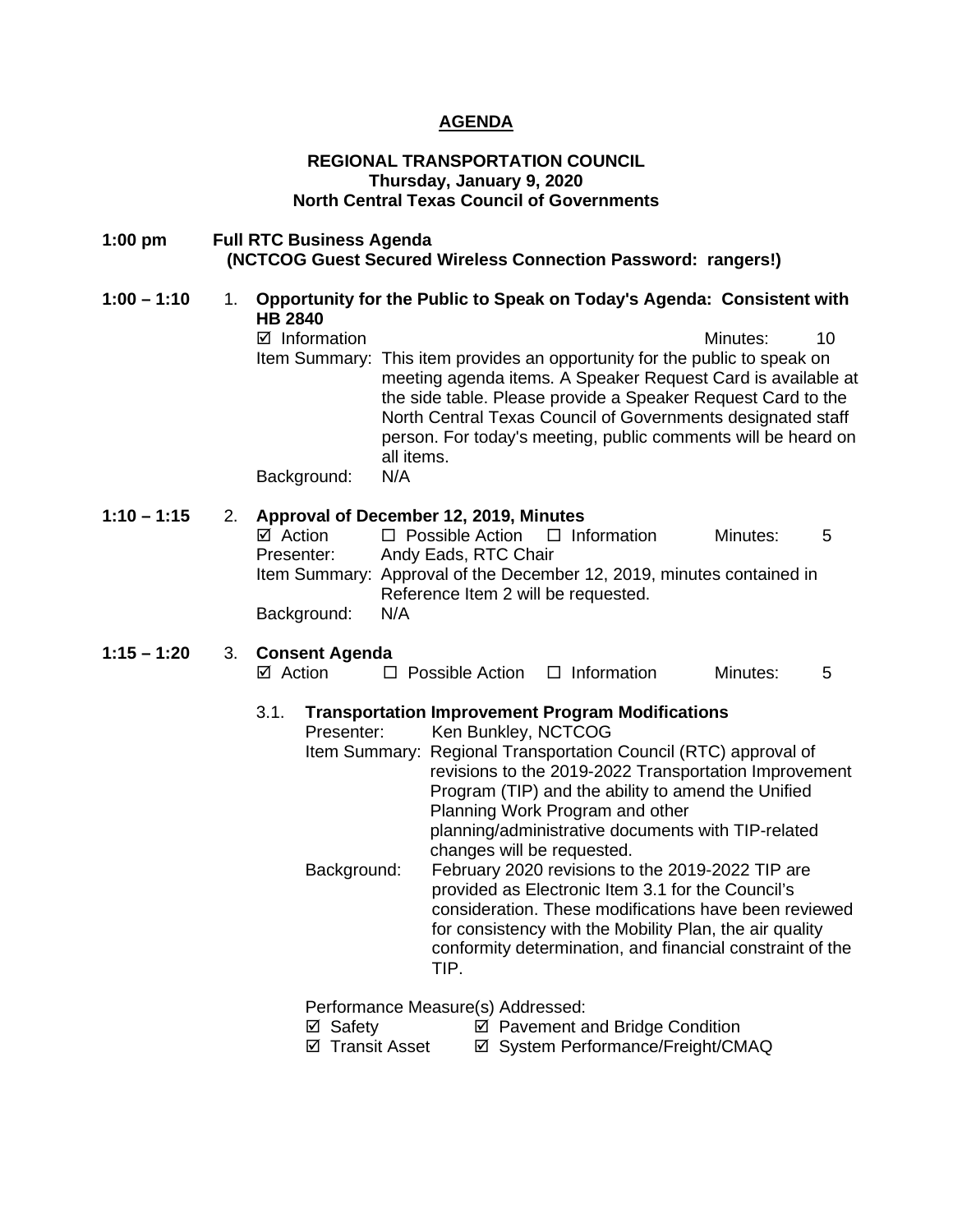## **1:20 – 1:35** 4. **Orientation to Agenda/Director of Transportation Report**

 $\Box$  Action  $\Box$  Possible Action  $\Box$  Information Minutes: 15 Presenter: Michael Morris, NCTCOG

- 1. Recognition of Members Concluding Service on the Regional Transportation Council (RTC): Stan Pickett, Former Mayor, City of **Mesquite**
- 2. Dallas-Fort Worth Clean Cities Fleet Recognition Awards (Electronic Item 4.1)
- 3. Status Report on Virgin Hyperloop One Certification Center Request for Proposal
- 4. Advancing the Three Interchanges in the City of Irving (Electronic Item  $4.2$ )
- 5. Three Transit Initiatives
	- Collin County
	- Southern Dallas County
	- Tarrant County
- 6. RTC New Member Orientation Scheduled for 11:00 am, February 13, 2020, Prior to the RTC Meeting
- 7. Air Quality Funding Opportunities for Vehicles [\(www.nctcog.org/trans/quality/air/funding-and-resources/fundingvehicle\)](http://www.nctcog.org/trans/quality/air/funding-and-resources/fundingvehicle)
- 8. Dallas-Fort Worth Clean Cities Events [\(www.dfwcleancities.org/dfw-clean](http://www.dfwcleancities.org/dfw-clean-cities-meetings)[cities-meetings\)](http://www.dfwcleancities.org/dfw-clean-cities-meetings)
- 9. December Online Input Opportunity Minutes (Electronic Item 4.3)
- 10. January Online Input Opportunity Notice (Electronic Item 4.4)
- 11. Public Comments Report (Electronic Item 4.5)
- 12. Recent Correspondence (Electronic Item 4.6)
- 13. Recent News Articles (Electronic Item 4.7)
- 14. Recent Press Releases (Electronic Item 4.8)
- 15. Transportation Partners Progress Reports

## **1:35 – 1:45** 5. **Draft Rules for Public Comments at Regional Transportation Council Meetings (HB 2840)**<br>☑ Action □ P

 $\Box$  Possible Action  $\Box$  Information Minutes: 10 Presenter: Amanda Wilson, NCTCOG Item Summary: Staff will provide an overview of draft Rules for Public Comments at Regional Transportation Council Meetings and request approval to take the draft rules to a public input opportunity. Background: HB 2840 requires governmental bodies to allow each member of the public to give input on agenda items during open meetings. Input must be given before or during the consideration of the agenda item and not after. HB 2840 also permits governmental bodies to adopt reasonable rules regarding the public's right to address the body, including rules regarding time limits. Non-English speakers with a translator must be given double time during open meetings to address and communicate with the body. A governmental body may not prohibit public criticism of the body. This bill took effect on September 1, 2019. Draft rules have been developed for the Regional Transportation Council, provided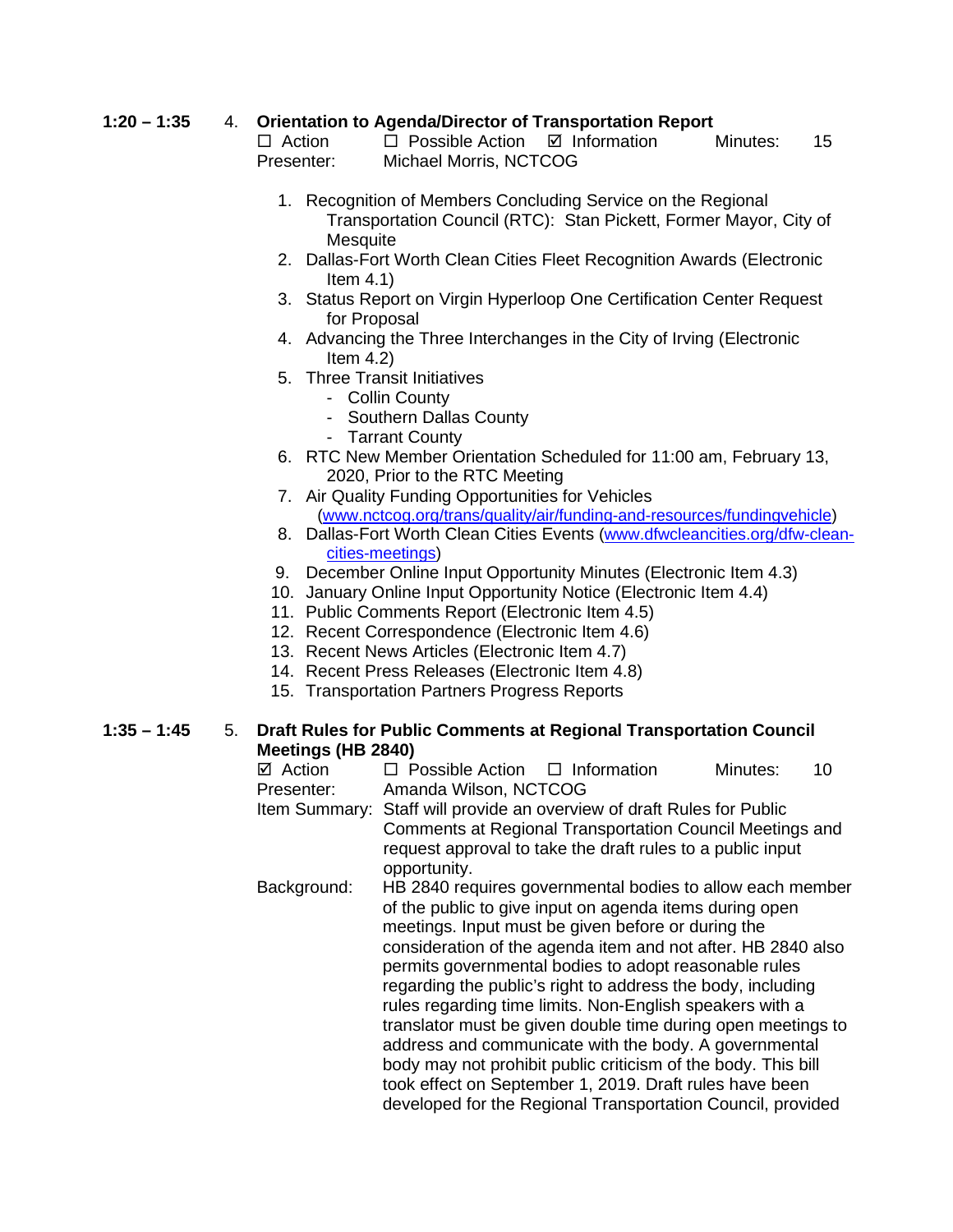in Electronic Item 5.1, and will be presented at this meeting. An example Speaker Request Card is included as Electronic Item 5.2. Once approved, the rules will be included as an Appendix to the Public Participation Plan, which will require a 45-day public comment period. Electronic Item 5.3 is a presentation that provides more information.

Performance Measure(s) Addressed:

- □ Safety □ Pavement and Bridge Condition
- $\Box$  Transit Asset  $\Box$  System Performance/Freight/CMAQ

# **1:45 – 1:55** 6. **Update on the Fort Worth to Laredo High-Speed Transportation Study**

- $\Box$  Possible Action  $\Box$  Information Presenter: Kevin Feldt, NCTCOG Item Summary: Staff will provide an update regarding the high-speed
- transportation study draft report for the Fort Worth to Laredo project.
- Background: North Central Texas Council of Governments staff, with the assistance of AECOM, are working to complete the Fort Worth to Laredo High-Speed Transportation Study. This study has analyzed high-speed transportation technologies and corridors in the study area. Study findings will be presented.

Performance Measure(s) Addressed:

 $\boxtimes$  Safety  $\Box$  Pavement and Bridge Condition

⊠ Transit Asset <br> **EX System Performance/Freight/CMAQ** 

## **1:55 – 2:05** 7. **Next Steps with the Texas Department of Transportation and 10-Year Unified Transportation Program**

- $\Box$  Action  $\Box$  Possible Action  $\Box$  Information Minutes: 10 Presenter: Michael Morris, NCTCOG Item Summary: Staff will update the Regional Transportation Council on the latest schedule and process to formulate the Unified Transportation Program for this year. Interest from the last meeting will bring additional information on the tolled Comprehensive Development Agreements and P3 procurements. Background: Discussions continue on the schedule to develop new
- projects, when formula targets will be available, whether a system of funding tools be available, and the latest information on adherence to formula allocations. August 2020 is the deadline for Texas Transportation Commission action, with sub-state project deadlines currently scheduled for the end of January 2020.

Performance Measure(s) Addressed:

|  | ⊠ Safety |  | ☑ Pavement and Bridge Condition |
|--|----------|--|---------------------------------|
|--|----------|--|---------------------------------|

 $\boxtimes$  **Transit Asset**  $\boxtimes$  System Performance/Freight/CMAQ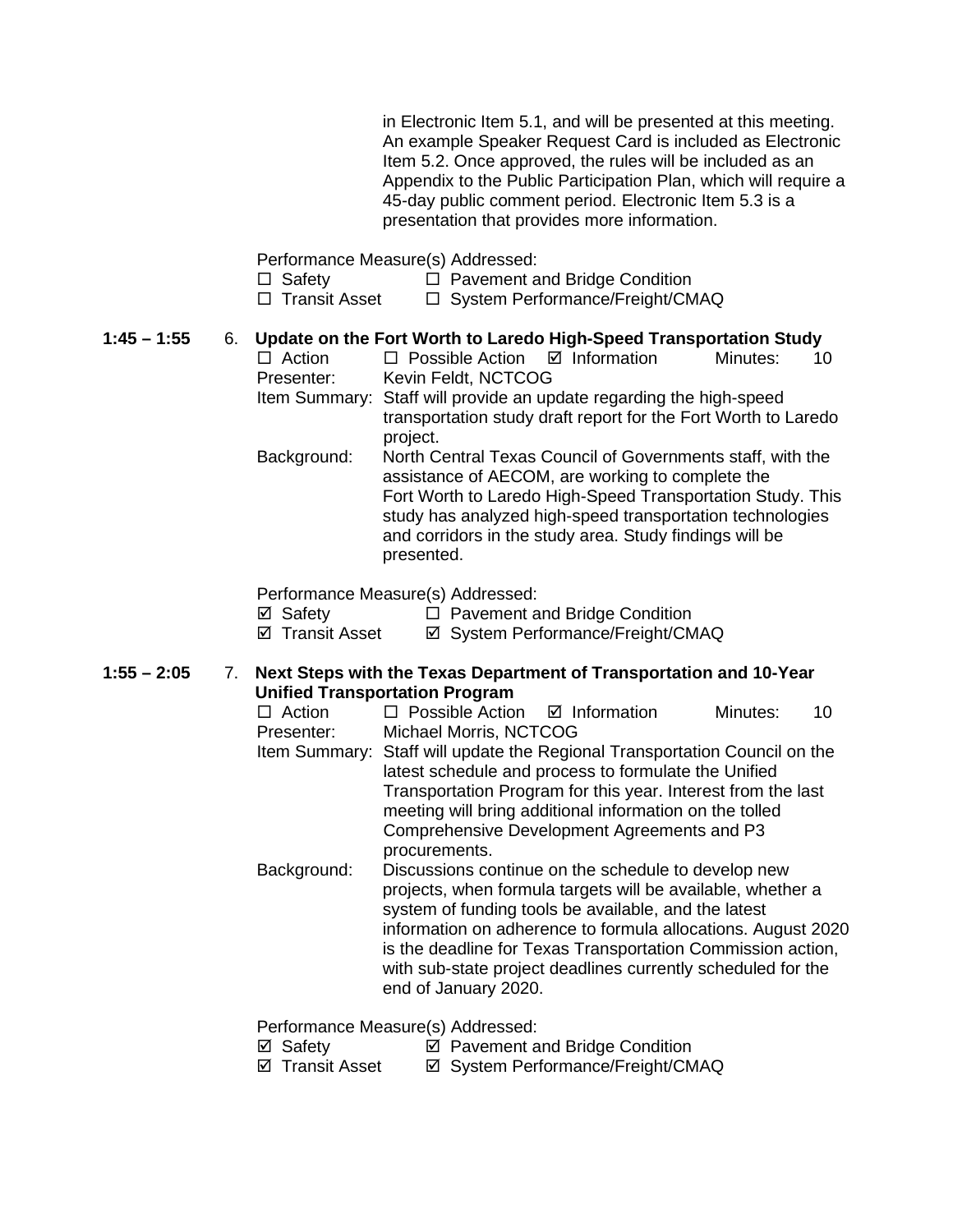## **2:05 – 2:15** 8. **Metropolitan Transportation Plan Policy Bundle-Round 4**

| $\Box$ Action | $\Box$ Possible Action $\Box$ Information                        |                                                     | Minutes: | 10. |  |  |
|---------------|------------------------------------------------------------------|-----------------------------------------------------|----------|-----|--|--|
| Presenter:    | Kevin Feldt, NCTCOG                                              |                                                     |          |     |  |  |
|               | Item Summary: Staff will provide an overview of the Metropolitan |                                                     |          |     |  |  |
|               |                                                                  | Transportation Plan (MTP) Policy Bundle and Round 4 |          |     |  |  |
|               | application process.                                             |                                                     |          |     |  |  |

Background: The MTP Policy Bundle Program was created to encourage entities such as local governments, school districts, and transportation agencies to voluntarily adopt at least a minimum of 50 percent of the list of policies identified in the Mobility 2045 Policy Bundle. By voluntarily adopting these policies, participating entities will receive Transportation Development Credits (TDC) to offset local funds as matching funds for federal transportation projects.

> MTP Policy Bundle Program – Round 4 funding assistance is now accepting applications. To be considered for an award, all requestors must reapply by submitting a new application with the early deadline of March 20, 2020, set for applications. Applications received will be reviewed for completeness by North Central Texas Council of Governments staff. Applicants will be notified by March 27, 2020, regarding any additional documentation required. Final, complete applications are due April 27, 2020. Formal notice of awards will be announced to successful applicants in July 2020.

Previous award winners should contact a Transportation Improvement Program (TIP) team representative to ensure projects and TDC funding are programmed in the TIP. Additional details regarding the MTP Policy Bundle Program can be found in Electronic Item 8.

already been released, and an opportunity for local freight and

Performance Measure(s) Addressed:

- $\boxtimes$  Safety  $\boxtimes$  Pavement and Bridge Condition
- **Ø Transit Asset Ø System Performance/Freight/CMAQ**

## **2:15 – 2:25** 9. **Texas Volkswagen Environmental Mitigation Program Update**

 $\Box$  Action  $\Box$  Possible Action  $\Box$  Information Minutes: 10 Presenter: Lori Clark, NCTCOG Item Summary: Staff will present an update on the status of the Texas Volkswagen Environmental Mitigation Program. Background: The Texas Commission on Environmental Quality was designated by the Governor as the lead agency for administration of Texas' share of funds under the Environmental Mitigation Trust, which is approximately \$209 million. The Dallas-Fort Worth area was allocated \$33,385,160. Funding for buses and refuse vehicles has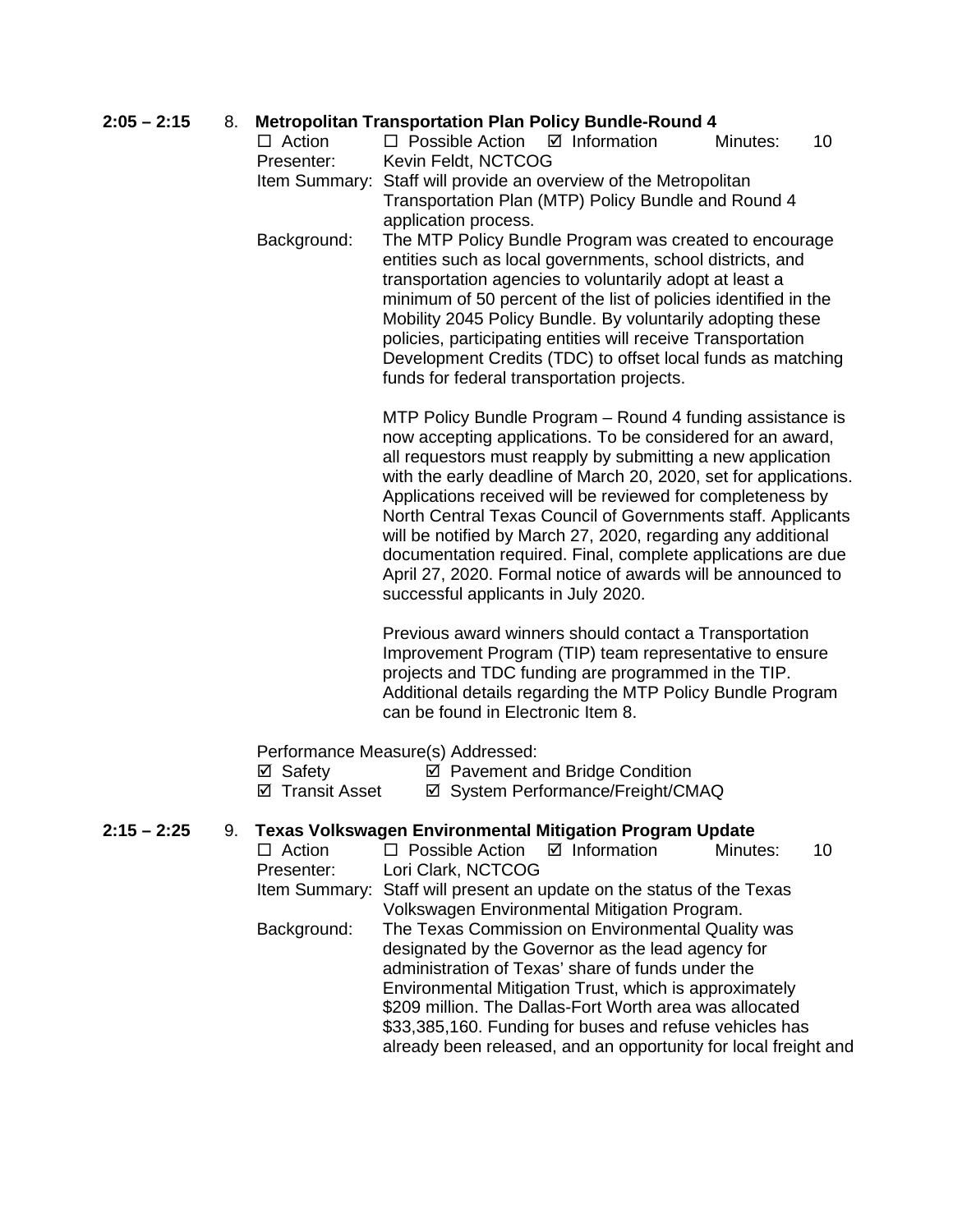drayage trucks is coming soon. Electronic Item 9 provides an overview of the Trust and a status update of the funding rounds thus far.

## Performance Measure(s) Addressed:

- □ Safety □ Pavement and Bridge Condition<br>□ Transit Asset □ Svstem Performance/Freight/CM
- **Ø System Performance/Freight/CMAQ**

## **2:25 – 2:30** 10. **Auto Occupancy Verification Technology Update**

 $\Box$  Action  $\Box$  Possible Action  $\Box$  Information Minutes: 5<br>Presenter: Natalie Bettger. NCTCOG Natalie Bettger, NCTCOG Item Summary: Staff will update the Council on the status of the High-Occupancy Vehicle (HOV) detection and verification technology utilizing the GoCarma App. Background: The Regional Transportation Council's (RTC) Tolled Managed Lane Policy includes provisions to explore a technology solution for the verification of auto occupancy rather than relying on manual enforcement. Currently, HOV drivers wishing to receive the discount must register their trip as an HOV trip in advance. Current enforcement is a manual process in which an officer verifies that a declared HOV has at least two occupants. This is a dangerous situation for the police officers, as well as a disruption to traffic flow when potential violators are pulled over on the side of the road. The North Central Texas Council of Governments, with cooperation from the Texas Department of Transportation, North Texas Tollway Authority, and LBJE/NTE Mobility Partners, has contracted with a vendor, Carma Technology Corporation, to develop an occupancy verification technology solution to apply the HOV discount during peak periods. During fall 2018, the RTC approved additional funding to continue the development and implementation of the technology in coordination with partner agencies. The technology will launch in January 2020. This update will provide an overview of the remaining tasks and project schedule, as well as answers to questions from the December 12, 2019, RTC meeting.

Performance Measure(s) Addressed:

 $\boxtimes$  **Safety D** Pavement and Bridge Condition<br> **D** Transit Asset **D** System Performance/Freight/CM **Ø System Performance/Freight/CMAQ** 

## 11. **Progress Reports**

 $\Box$  Action  $\Box$  Possible Action  $\Box$  Information Item Summary: Progress Reports are provided in the items below.

- RTC Attendance (Electronic Item 11.1)
- STTC Attendance and Minutes (Electronic Item 11.2)
- Local Motion (Electronic Item 11.3)